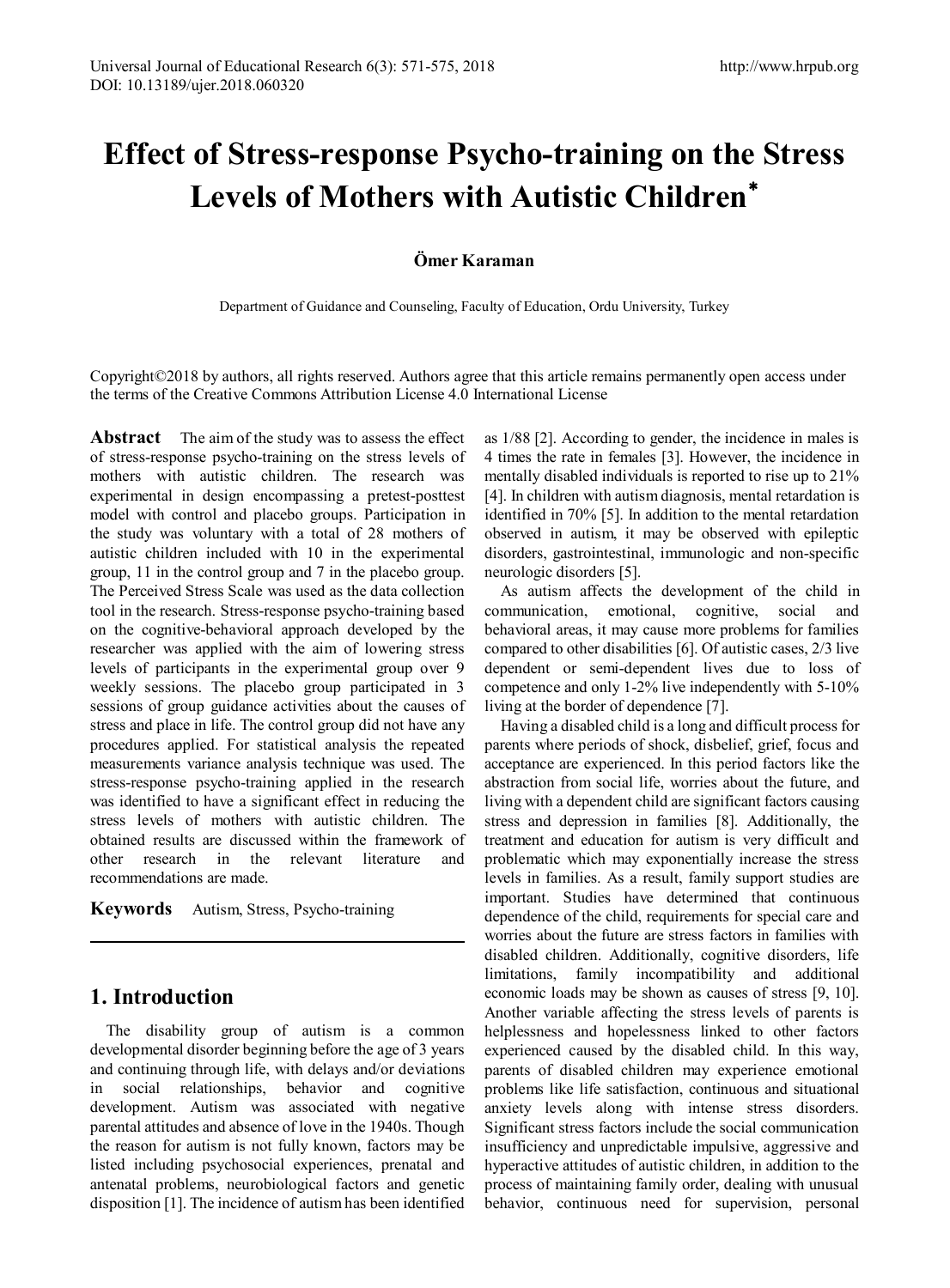requirements and dealing with other family problems [11].

Currently cognitive-behavioral techniques are commonly used in psycho-training group applications. Psycho-training benefits from group dynamics within the process of developing the life skills and dealing with the problems of individuals and is pioneering in that it is open to participants of all ages. In this study, psycho-training was designed and applied to a group in accordance with the cognitive-behavioral school.

The aim of the research was to study the effect of stress-response psycho-training applications on the stress levels of mothers of autistic children.

## **2. Materials and Methods**

The method was experimental based on the pretest-posttest model of experimental, control and placebo groups. The study included a total of 28 mothers of autistic children, with stress levels above average, with 10 in the experimental, 7 in the control and 11 in the placebo group. The data collection tool in the research was the Perceived Stress Scale. With the aim of lowering the stress levels in the experimental group, a stress-response psycho-training developed by the researcher based on the cognitive-behavioral therapy approach was applied. The placebo group had 3 sessions of group guidance activity about the causes of stress and its place in life, while the control group did not have any application performed. For statistical analysis the two-factor ANOVA (SPANOVA) for mixed patterns technique was used.

Participants in the research were parents of autistic students under the supervision of Altınordu Guidance and Research Center Directorate linked to Ordu Provincial National Education Directorate. The process of the study was explained and groups were formed on a voluntary basis.

The Perceived Stress Scale (PSS) developed by Cohen et al. [12] and adapted to Turkish by Eskin et al. [13] was used as the data collection tool. The internal consistency coefficient of the Turkish adaptation of the PSS was 0.84, with test-repeat test reliability coefficient of 0.87.

The PSS comprises a total of 14 items and has an assessment structure based on a 5-point Likert type from "Never (0)" to "Always (4)". Seven of the items are positive statements and are given inverse points. As points increase, stress is assessed as increasing.

#### **2.1. Psycho-training Application Process**

The aim of the stress-response psycho-training

application was to develop the individual's skills in dealing with stress. In this way, group sessions were structured on a cognitive-behavioral basis. Each session lasted 50 minutes, with 9 sessions planned. In the first session, the aims and rules of the group were stated and an introduction activity was completed. In the second session, explanations were made about the definition of stress and the emotional, intellectual, behavioral and physical signs. In line with this, the "Stress Factor Determination Form" developed by the researcher was given as homework to determine stress factors in the participants' lives. In the third session, in line with the data obtained by the group members in the homework, the group worked on experiences causing stress. In the fourth session, automatic thoughts and results developed against stress by group members were assessed. In the fifth session, stress-response methods were worked on and homework to be completed daily was given. In the sixth session, the homework was discussed and members were requested to develop and apply new strategies. In the seventh session, studies were completed where group members clarified for themselves behavioral patterns indicating strategies that worked and did not work. In the eighth session, group members assessed the stress-response methods they had designed. In the final ninth session, a general summary of the sessions was given. Group members described changes in themselves during the process and shared their feelings at the end of the session.

## **3. Result**

To test whether there was a difference in mean pretest points for parents of autistic students in the experimental, control and placebo groups before psycho-training group studies, the repeated measures variance analysis was performed using the SPSS 20.0V program. As a result of statistical processes performed on the points obtained from the scale in the groups, the distribution was identified as normal and the variance was homogeneous.

According to variance analysis of pretest measurements of the Perceived Stress Scale in the experimental, control and placebo groups, there was no significant difference between the pretest points in the experimental, control and placebo groups  $(F(2.25)=1.19, p>0.05)$ . The experimental, control and placebo groups did not differ in terms of mean pretest points on the Perceived Stress Scale. Mean score pretest and posttest in experimental, control and placebo groups are given in figure 1.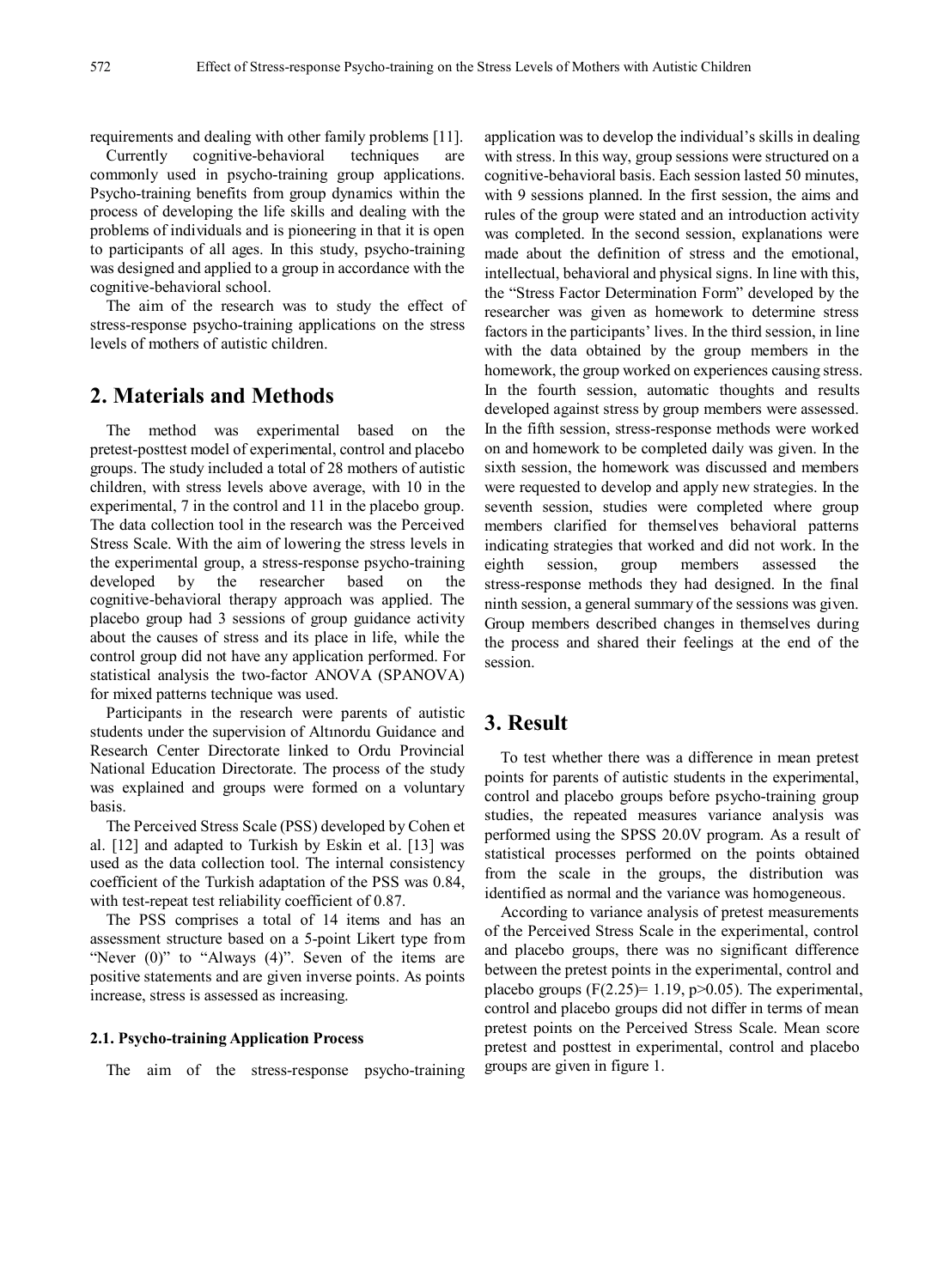

**Figure 1.** Mean score pretest and posttest in experimental, control and placebo groups.

The mean points and standard deviation values for Perceived Stress Scale pretest and posttest in experimental, control and placebo groups are given in Table 1.

**Table 1.** Mean points and standard deviation for Perceived Stress Scale pretest and posttest in experimental, control and placebo groups

| <b>Descriptive Statistics</b> |         |                |    |         |  |  |  |  |
|-------------------------------|---------|----------------|----|---------|--|--|--|--|
| Application                   | Mean    | Std. Deviation | N  | P value |  |  |  |  |
| Pretest Experimental          | 41.7000 | 6.92901        | 10 | 0.005   |  |  |  |  |
| Post Experimental             | 26.2000 | 8.28385        | 10 |         |  |  |  |  |
| Pretest Placebo               | 41.0000 | 7.09930        | 11 | 0.477   |  |  |  |  |
| Posttest Placebo              | 41.3636 | 6.87419        | 11 |         |  |  |  |  |
| Pretest Control               | 45.7143 | 4.85504        | 7  | 0.705   |  |  |  |  |
| Post Control                  | 45.8571 | 4.63424        | 7  |         |  |  |  |  |
| Pretest Total                 | 42.4286 | 6.61328        | 28 | 0.012   |  |  |  |  |
| Post Total                    | 6.61328 | 10.79070       | 28 |         |  |  |  |  |

As seen in Table 1, the mean posttest points  $(X= 26.20)$ for the experimental group on the Perceived Stress Scale had fallen compared to the mean pretest points  $(X =$ 41.70). In the placebo group, the mean posttest points (X  $= 41.36$ ) were similar to the mean pretest points (X = 41.00). Again in the control group, there was no significant difference found between the mean posttest points  $(X = 45.85)$  and the mean pretest points  $(X =$ 45.71).

The comparisons between the mean points obtained by the experimental, control and placebo groups and between pretest and posttest measurement values were analyzed with the ANOVA (SPANOVA). The variance analysis results related to the pretest and posttest measurements of the Perceived Stress Scale in the experimental, control and placebo groups are given in Table 2.

**Table 2.** Variance analysis results for Perceived Stress Scale pretest and posttest points

| Source of Variance                | KT       | <b>SD</b>      | KO.         | F      | P       |
|-----------------------------------|----------|----------------|-------------|--------|---------|
| Between subjects                  | 3423.500 | 27             | 126.7962963 |        |         |
| Group                             | 1227.920 | 2              | 613.960     | 6.991  | 0.004   |
| Error                             | 2195.580 | 25             | 87.823      |        |         |
| Within subjects                   | 1237.985 | 28             | 44.214      |        |         |
| Measurement<br>(pretest-posttest) | 336.770  | 1              | 336.770     | 83.399 | < 0.001 |
| Measurement<br>*Group             | 800.263  | $\overline{c}$ | 400.131     | 99.090 | < 0.001 |
| Error                             | 100.951  | 25             | 4.038       |        |         |
| Total                             | 4661.485 | 55             |             |        |         |

As observed in Table 2, the basic effect of the Perceived Stress Scale pretest was found to be significant in the experimental, control and placebo groups (F (1.25)  $= 83.339$ ,  $p<0.05$ ). The mean points for individual thoughts in the experimental, control and placebo groups and the measurement x group common effect were significant (F  $(2.25) = 99.090$ , p<0.05). Again, there was a significant difference identified between the Perceived Stress Scale mean points (F  $(2.25) = 6.991$ , p<0.05) in the experimental, control and placebo groups.

Significant differences were identified in terms of the stress measurements between the groups in the study. After the stress measurement applications, there was a linear reduction in the control, placebo and experimental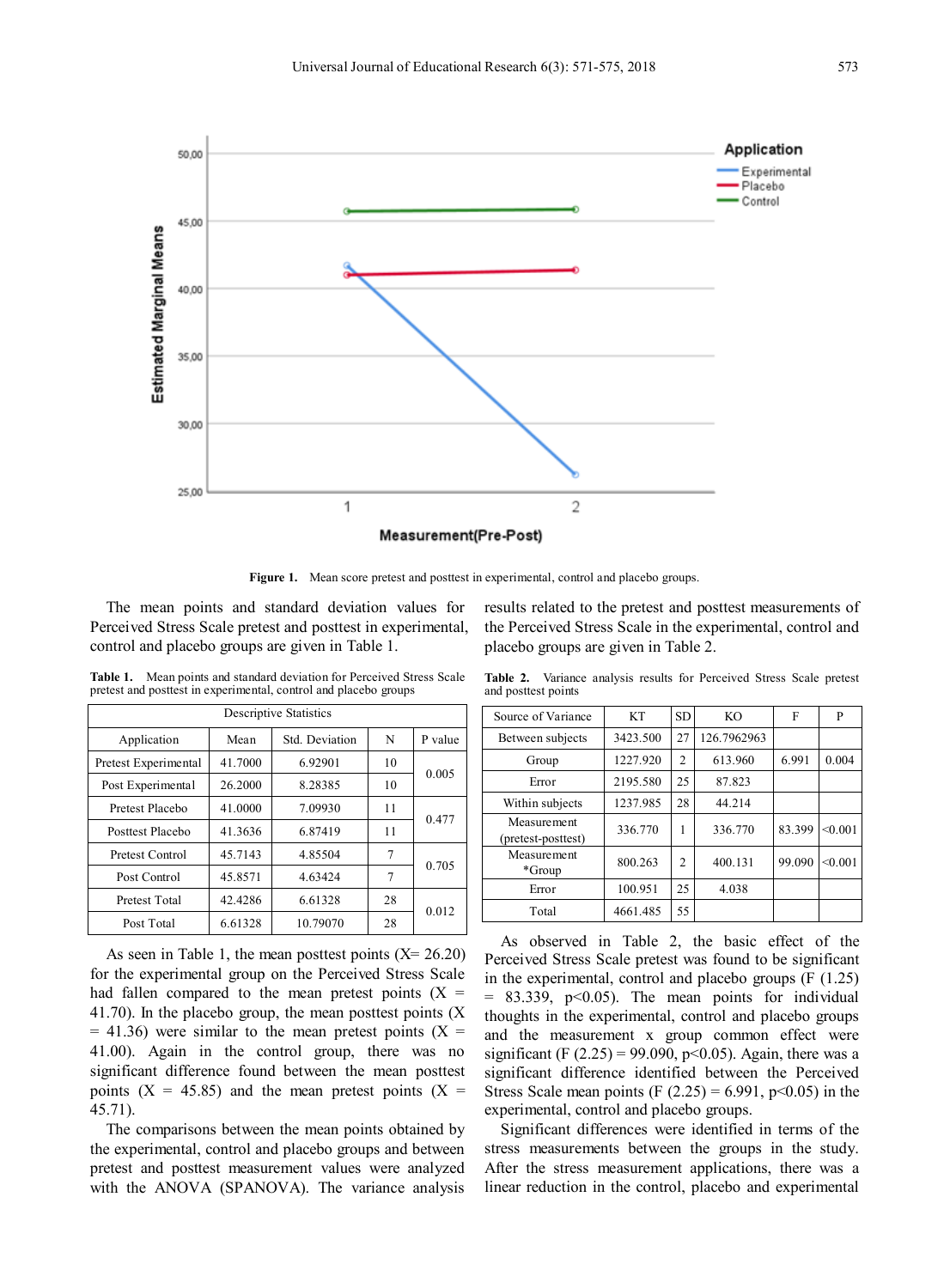groups. In the experimental group there was a more severe reduction in stress measurements compared to the other groups (placebo and control).

The data obtained show that according to pretest results, all of the experimental, control and placebo groups had high levels of perceived stress. Similarly, many studies have identified that families with autistic children have higher stress levels compared to families with other types of disabled children [10].

According to posttest results completed after the psycho-training application, the perceived stress levels in the experimental group significantly fell compared to the control and placebo groups.

## **4. Discussion and Conclusions**

In this study the psycho-training application for mothers of autistic children was identified to significantly reduce stress levels. Similarly, a coping skills development program applied by Gammon and Rose [14] was determined to significantly reduce the stress levels in families with children with developmental retardation. In addition, it was stated that psycho-educational group guidance activities for families with any type of disabled child reduce anxiety and emotional pain, in addition to lowering stress levels [10, 15]. Another study identified that psycho-educational counseling reduced depression in families with autistic children and increased self-esteem. Differently, Aksaz [16] investigated the effect of information counseling applications on the anxiety levels of mothers and fathers of autistic children and found no significant difference between the control and experimental groups. Erguner-Tekinalp and Akkok [17] applied a coping skills program for mothers of autistic children and identified that the stress levels of mothers did not change after the application.

The study was completed as a cognitive-behavioral therapy-based psycho-training group application. Cognitive-behavioral therapy includes work related to individuals noticing non-functional thoughts and beliefs and discovering how to change them [18]. The psycho-training group applications focused on thoughts developed against stress by group members. After a short duration of group sessions, members became aware of automatic thoughts and were observed to develop alternative thoughts together with the group dynamics. Later strategy was followed in line with including these thoughts in life and the focus on the experience of using these thoughts in life played an effective role in reducing stress. In the study homework had great importance, because in cognitive-behavioral therapy homework is effective in the client gaining courage to overcome the problem, learning new behavioral skills and making them permanent [19, 20]. Important factors in the psycho-training group achieving their aims were the

enthusiastic completion of homework by clients and participants paying maximum attention in group sessions. To increase participation of clients in group sessions, group sessions were held in the school for autistic children forming the population of the study and session hours were held close to the end of the school day. After sessions the clients went home with their children. The clients enthusiastically completing the homework may be due to the needs of the mothers of disabled children. Studies of mothers of disabled children have determined requirements for training and professional aid with social support by mothers especially [21, 22].

According to the data obtained, it is concluded that the application of stress-related psycho-training studies should be increased for mothers of autistic children. It is necessary to develop strategies for fathers to participate in these types of studies. The data of the psychological counseling service responsible for autistic children was effective in the lack of inclusion of fathers. According to this, all educational monitoring and aid for autistic children was organized by the mother and the fathers did not provide necessary support. As a result it was considered a reality that mothers experienced stress more intensely. The fact that mothers of children with disabled children experience more stress compared to fathers may be linked to the cultural maternal roles [23]. Mothers are alone in taking responsibility for disabled children [24, 25].

Information collected from mothers during training in the placebo group and in the psycho-training process was assessed. Accordingly, it is recommended that effective family monitoring be completed by social services immediately after autism diagnosis, that family training and individual education for the autistic child begin as soon as possible, that material and technical equipment for education be provided and for families' social activities, foundations and introductory activities for families with autistic children be completed.

## **REFERENCES**

- [1] Turkoglu S, Bilgic A, Uslu R. Trizygotic Triplets with Autistic Spectrum Disorders: Case Report and Literature Review). Arc hi Ves of Neu Ropsy Chi Atry 49: 167-171, 2012.
- [2] Sabuncuoglu M, Cebeci S, Rahbar Mh, Hessabi M. Autism Spectrum Disorder and Attention Deficit Hyperactivity Disorder: Knowledge and Attitude of Family Medicine Residents in Turkey. Turkish Journal of Family Medicine & Primary Care 9 (2):46-53, 2015
- [3] Lord C and Bishop SL. Social Policy Report. Autism Spectrum Disorders: Diagnosis, Prevalence, and Services for Children and Families. Sharing Child and Youth Development Knowledge 24(2):1-27, 2010